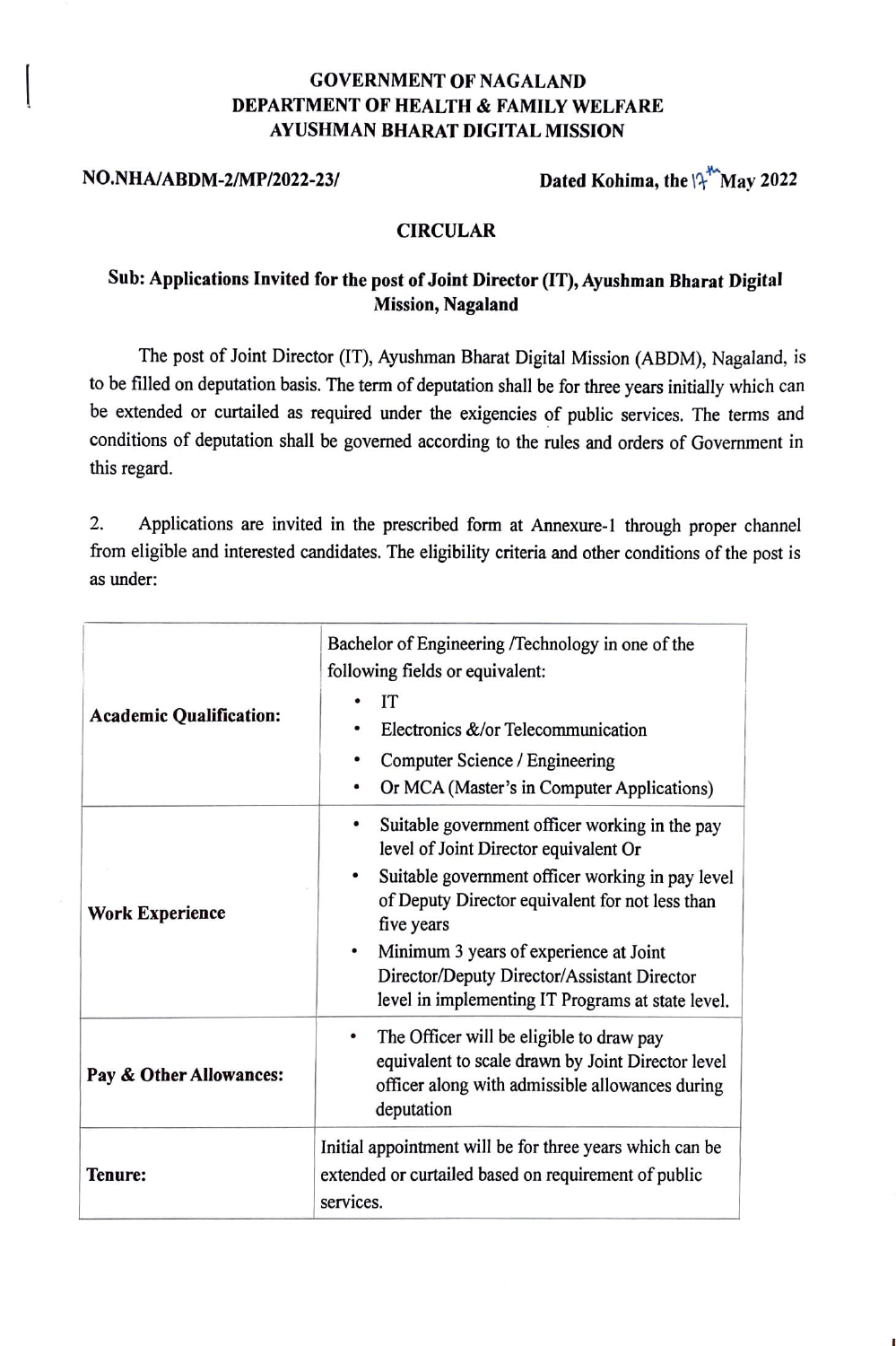|                                                       | The application should be sent to the following address<br>in sealed envelope and should be superscribed with the<br>words "APPLICATION FOR THE POST OF JOINT<br><b>DIRECTOR</b> (IT)" on the envelop: |  |  |  |  |
|-------------------------------------------------------|--------------------------------------------------------------------------------------------------------------------------------------------------------------------------------------------------------|--|--|--|--|
| <b>Address for Forwarding</b><br><b>Applications:</b> | Joint Secretary to Govt of Nagaland<br>Department of Health and Family Welfare<br>Kohima Nagaland<br>Pin: 797001<br>0r<br>Email to abdmnagaland@gmail.com                                              |  |  |  |  |

3. **Responsibilities:** The Joint Director shall head the IT vertical in the ABDM Nagaland and steer all IT related activities of the Mission and carry out following activities:

- Identify gaps in IT infrastructure, internet connectivity, software systems in healthcare facilities.
- Initiate provisioning of missing IT components to ensure readiness for ABDM adoption.
- Drive adoption of EMR systems across different health facilities (and thus drive digitization of patient healthcare)
- Ensure adherence to protocols for security requirements, privacy, confidentiality, and consent as a service.
- Coordinate with ABDM, Chief Information Security Officer (CISO) to ensure compliance with ABDM Information Security Policy.
- Support in adoption, help resolution of any IT related problems.
- Drive integration of HMIS and public health programs with ABDM.
- Support in adoption, help resolution of any IT related problems ensure cyber security and disaster recovery.
- Any other task as may be given by State Mission Director ABDM.

The Last date for Submission of Application is by **301h May 2022.**  For further details and application queries email: **abdmnagaland@gmail.com** 

**(Ajit Kumar Ranjan) IAS**  State Mission Director Ayushman Bharat Digital Mission Nagaland

**To,** 

- 1. Principal Secretary to Govt of Nagaland, Health & Family Welfare Department
- 2. Commissioner & Secretary to Govt of Nagaland, P&AR Department
- 3. Director, IT Department
- 4. Director, IPR for wide publicity
- 5. Dr Longai for placing on the department website.